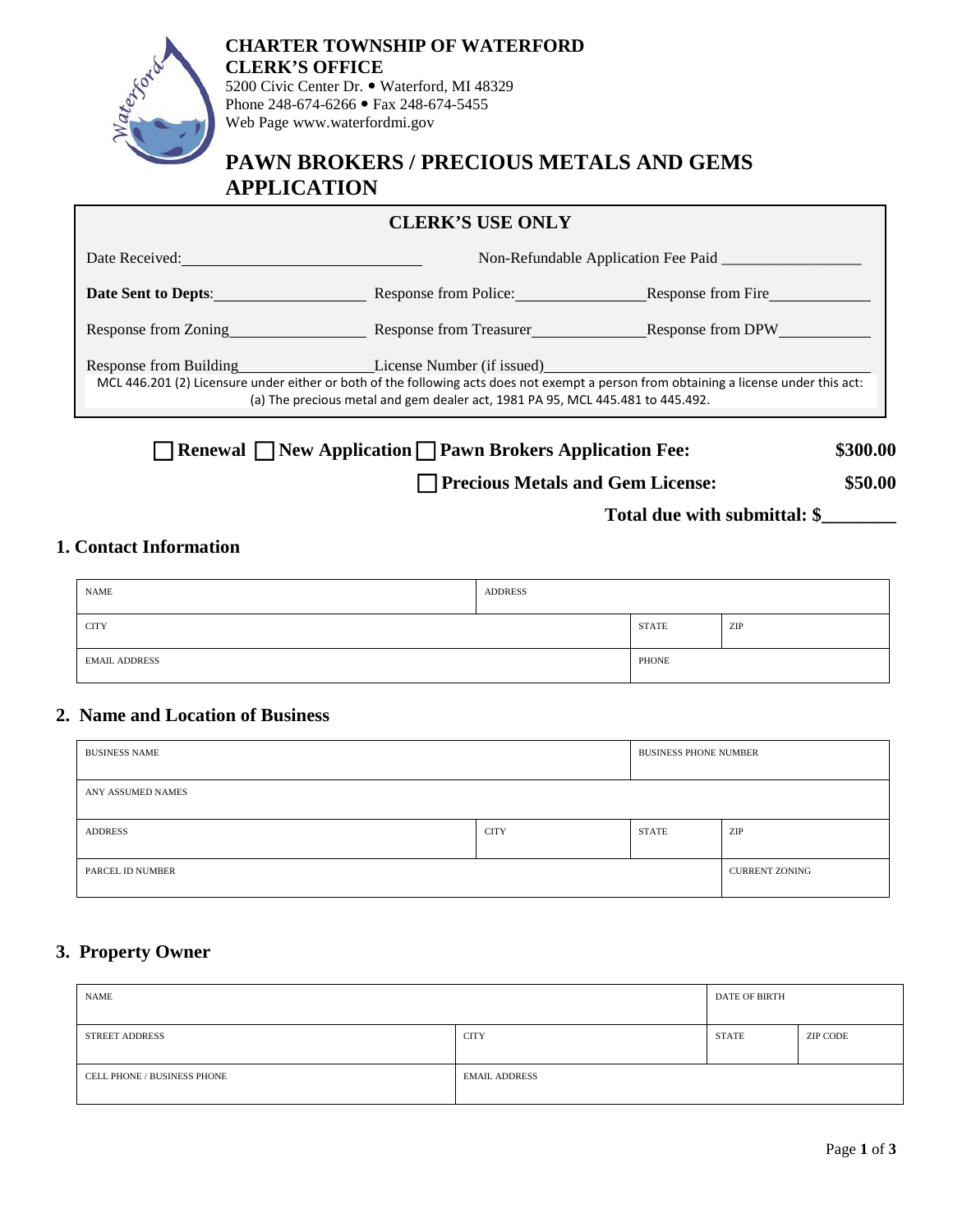#### **4. This license will be held by**

Individual (**Attach** copy of any Assumed Name Certificate)

□ Partnership (**Attach** a copy of Partnership Certificate)

□ Corporation (**Attach** a copy of Articles of Incorporation)

#### **5. Complete the following information on each owner/manager/employee (attach additional sheets if needed):**

| <b>NAME</b>                                              | TITLE                          |              | PHONE NUMBER |             |
|----------------------------------------------------------|--------------------------------|--------------|--------------|-------------|
| ANY OTHER NAME OR ALIAS THIS INDIVIDUAL HAS BEEN KNOW BY | <b>DRIVER'S LICENSE NUMBER</b> |              |              |             |
| <b>ADDRESS</b>                                           | <b>CITY</b>                    | <b>STATE</b> |              | ZIP CODE    |
| LIST ALL FELONY AND MISDEMEANOR CONVICTIONS              | <b>ARRESTING AGENCY</b>        |              |              | <b>DATE</b> |
| LIST ALL FELONY AND MISDEMEANOR CONVICTIONS              | <b>ARRESTING AGENCY</b>        |              |              | <b>DATE</b> |
| LIST OCCUPATION OR EMPLOYMENT DURING THE LAST 3 YEARS    |                                |              |              |             |
| <b>DATE OF BIRTH</b>                                     | SOCIAL SECURITY NUMBER         |              |              |             |
|                                                          |                                |              |              |             |
| <b>NAME</b>                                              | PHONE NUMBERS                  |              |              |             |
| ANY OTHER NAME OR ALIAS THIS INDIVIDUAL HAS BEEN KNOW BY | <b>DRIVER'S LICENSE NUMBER</b> |              |              |             |

| <b>DAT</b><br>7 BIRT1. | <b>IMBER</b><br>URI<br>IAL SEC<br>SU. |
|------------------------|---------------------------------------|
|                        |                                       |

ADDRESS 2IP CODE 2IP CODE 2IP CODE 2IP CODE 2IP CODE 2IP CODE 2IP CODE 2IP CODE

LIST ALL FELONY AND MISDEMEANOR CONVICTIONS ARRESTING AGENCY DATE

LIST ALL FELONY AND MISDEMEANOR CONVICTIONS ARRESTING AGENCY DATE

LIST OCCUPATION OR EMPLOYMENT DURING THE LAST 3 YEARS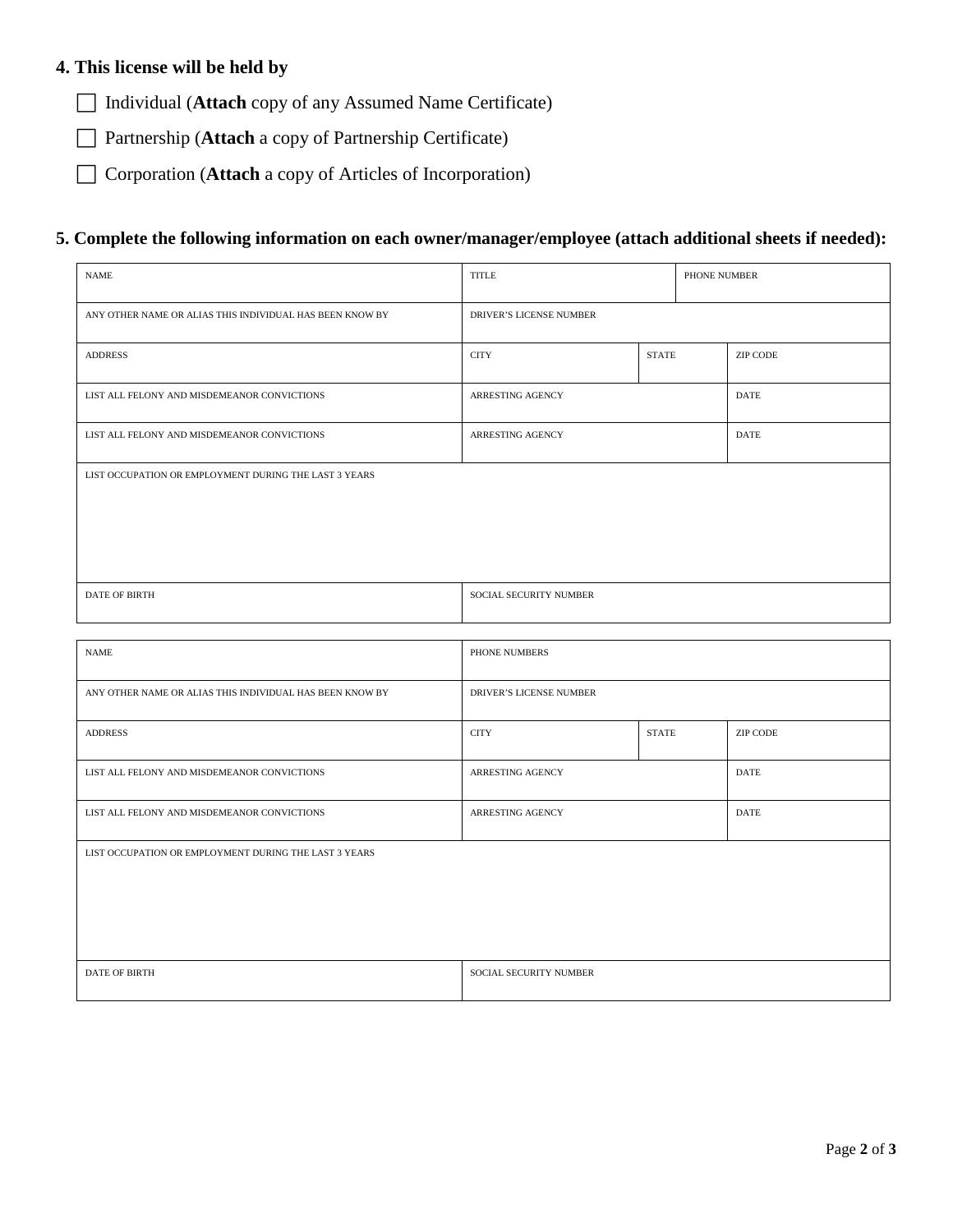6. **ATTACH** an ichat criminal background check for each applicant.

I, the undersigned applicant, have read and understand each and every provision and requirement of **Waterford Township Code Chapter 10 Article IX** regarding the regulation of pawnbroking activities in the Township; and I will provide such other information that the Township requests and deems necessary, in its reasonable discretion, to discover the truth of the matters required to be set forth in this application or required by Township Ordinances: YES. NO.

I, THE UNDERSIGNED APPLICANT, HEREBY SWEAR THAT ALL OF THE STATEMENTS, ANSWERS AND INFORMATION I HAVE PROVIDED IN OR AS PART OF THIS APPLICATION ARE TRUE, ACCURATE AND COMPLETE TO THE BEST OF MY KNOWLEDGE. AND I UNDERSTAND AND ACKNOWLEDGE THAT ANY FALSEHOODS OR MISREPRESENTATIONS CONTAINED IN SUCH STATEMENTS, ANSWERS OR INFORMATION CAN, AMONG OTHER THINGS, BE THE CAUSE OF A DENIAL OF THE REQUESTED LICENSE AND CAUSE FOR THE REVOATION OF ANY LICENSE ISSUED TO THE APPLICANT UNDER CHAPTER 10 OF THE WATERFORD TOWNSHIP CODE.

|                  | PRINT NAME: University of the Community of the Community of the Community of the Community of the Community of                                          |                            |
|------------------|---------------------------------------------------------------------------------------------------------------------------------------------------------|----------------------------|
|                  | Note: If signer is signing on behalf of a corporation, partnership or<br>LLC, identify the signer's position and authority to sign in such<br>capacity. |                            |
|                  |                                                                                                                                                         |                            |
| By               |                                                                                                                                                         |                            |
| Notary Public    |                                                                                                                                                         | Acting in County, Michigan |
| County, Michigan |                                                                                                                                                         |                            |
|                  |                                                                                                                                                         |                            |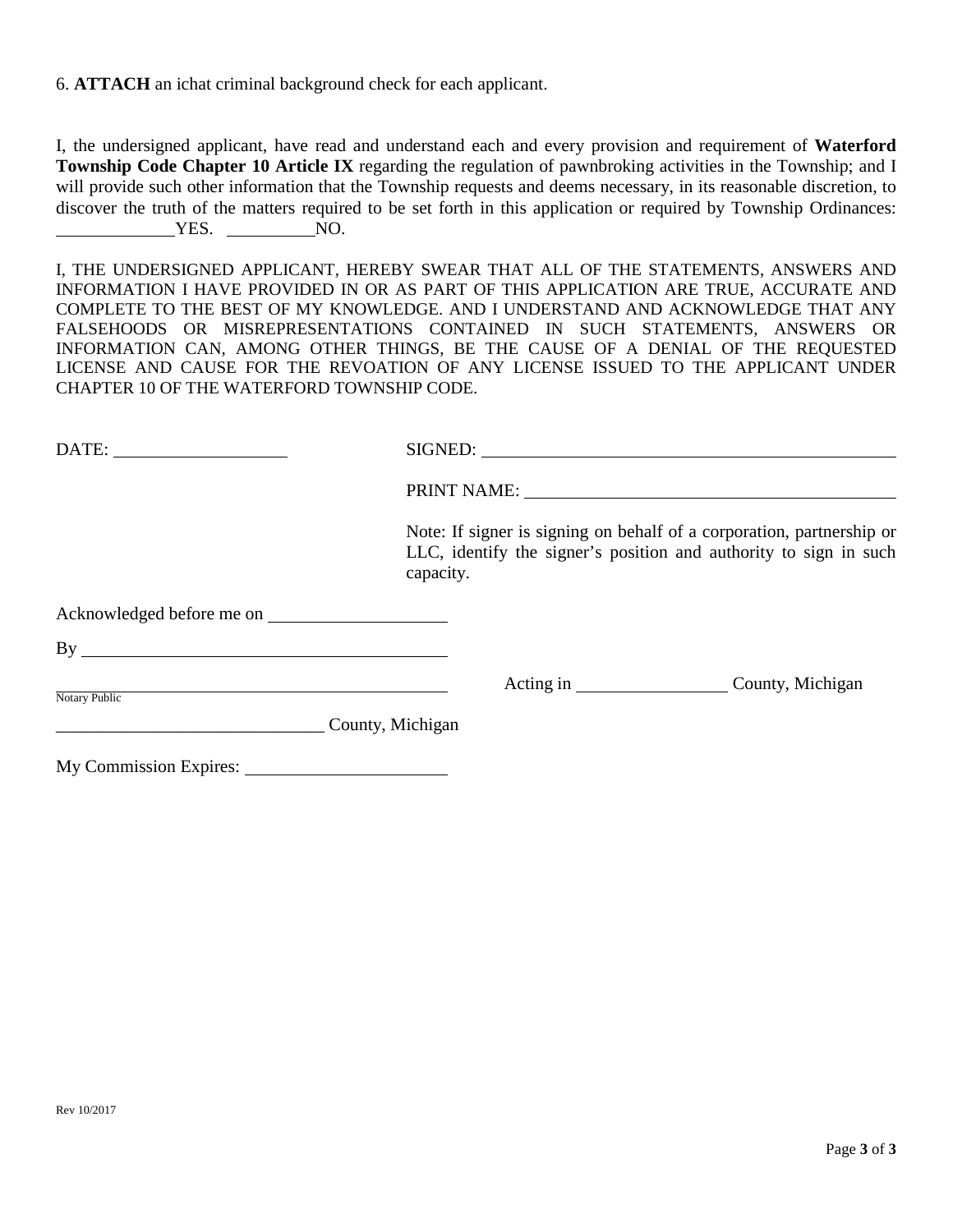#### **PAWNBROKER LICENSE BOND**

| KNOW ALL MEN BY THESE PRESENTS THAT                                                             | as.     |
|-------------------------------------------------------------------------------------------------|---------|
| Principal, whose address is                                                                     | and the |
| two (2) Sureties, whose names, addresses and signatures are on this Bond, are held and firmly   |         |
| bound, jointly and severally, unto the Charter Township of Waterford ("Township"), in the penal |         |
| sum of \$3,000.00, some or all of which amount shall be payable to the Township:                |         |
| 1. If Principal does not faithfully perform the duties and obligations pertaining to the        |         |

conduct of the pawnbroker business described in this Bond in compliance with Article IX in Chapter 10 of the Township Code of Ordinances ("Ordinance") and Public Act 273 of 1917, asamended, being MCL 446.201 through MCL 446.219 ("Act"); and/or 2. For costs and damages incurred as a result of any violation of the Act by Principal or any of its officers, clerks, agents, servants, or employees.

| This Bond is for a Pawnbroker business at                       | and Pawnbroker. |
|-----------------------------------------------------------------|-----------------|
| License that was approved for issuance by the Township Board on |                 |

NOW, THEREFORE, THE CONDITION OF THIS BONDis that Principal shall faithfully perform the duties and obligations pertaining to the conduct of the Pawnbroker business in accordance and compliance with the Act, Ordinance, and License to be issued, with this Bond to remain in full force and effect during the time period for which the License is issued.

Upon Principal violating the Condition of this Bond, by at least 30 days written notice to the Principal and Sureties, the Township may require the Principal to pay the Township some or all of the bond amount. If Principal does not pay the required amount within the time required by the Township's notice, the Sureties shall pay the required amount to the Township within 30 days of an additional Township written notice to them of the Principal's failure to make the required payment. Township notices under this Bond may be sent by first class mail or other means of delivery to the addresses for the Principal and Sureties on this Bond.

This Bond has been signed by the Principal and Sureties on the dates and before the witnesses indicated.

Date and Witness

Principal

**Title** 

[SURETIES NAMES, ADDRESSES AND SIGNATURES ON PAGE 2]